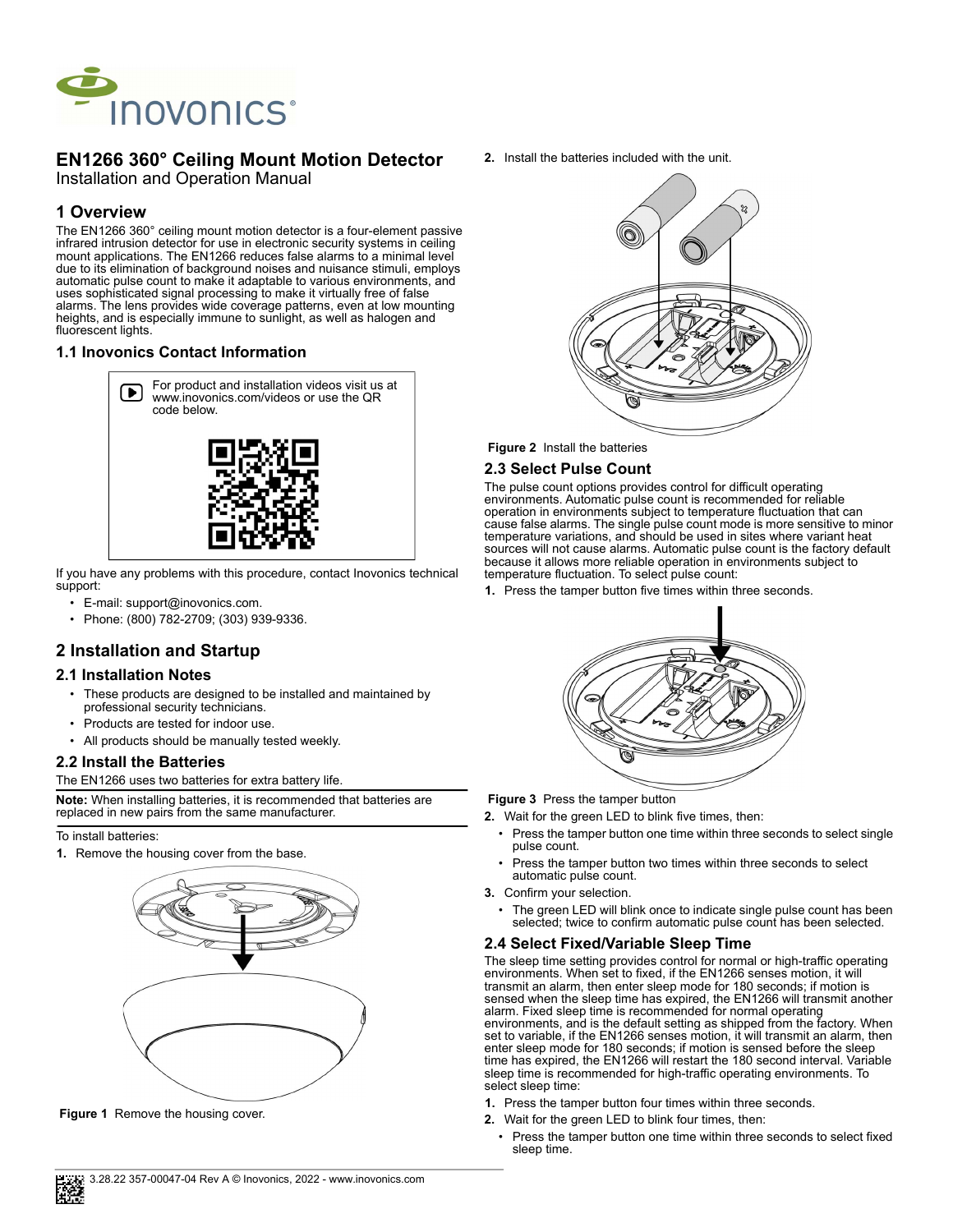- Press the tamper button two times within three seconds to select variable sleep time.
- **3.** Confirm your selection.
	- The green LED will blink once to indicate fixed sleep time has been selected; twice to confirm variable sleep time has been selected.

### **2.5 Register the EN1266**

The EN1266 must be registered. Refer to receiver, network coordinator or control panel installation instructions to register the EN1266.

**1.** When prompted to reset the transmitter, remove and replace the batteries.

**Caution:** The EN1266 should be tested after registration to ensure operation. To test the EN1266, activate each of the conditions and ensure an appropriate response.

### **2.6 Mount the EN1266**

**1.** Use the included four mounting screws to mount the EN1266 mounting base to the ceiling.

**Note:** The screw in the middle of the mounting base activates the tamper function if the EN1266 is removed from the ceiling.



#### **Figure 4** Mount the EN1266

• The EN1266 can be mounted to a maximum height of approximately 12 feet (3.6 meters). As mounting height increases, distance between detection zones also increases toward the perimeter, and the effects of factors such as floor surface temperature and intruder direction and speed are intensified. This can contribute to reducing speed of detection. Every installation should include a walk test of detection zones, including intrusion paths crossing the edges of the zones.

| <b>Installation Height</b> | <b>Detection Diameter</b> |
|----------------------------|---------------------------|
| 8 feet (2.4 meters)        | 31 feet (9.5 meters)      |
| 10 feet (3.0 meters)       | 40 feet (12 meters)       |
| 12 feet $(3.6$ meters)     | 45.9 feet (14 meters)     |



 **Figure 5** EN1266 detection area

**2.** When the housing base has been attached to the ceiling, attach the housing cover.

## **3 Test the EN1266**

#### **3.1 Walk Test**

When in walk test mode the test LED will light red every time the EN1266 senses motion. The unit will not transmit alarm signals during this test period. After ten minutes the EN1266 will automatically return to normal operation. To initiate a walk test:

**1.** Press the tamper button three times within three seconds.

## **4 Operation**

The EN1266 contains a tamper switch on the back of the device to alert the user if the housing cover is removed from the base.

### **5 Specifications**

Dimensions: 4.33" x 1.77" (110mm x 45mm). Weight: 4.37 oz. (123g). Detection method: Quad-element PIR. Operating temperature: 32°F to 120°F (0°C to 49°C). Humidity: Up to 93% non-condensing. Battery: Two Energizer Ultimate Lithium 1.5V AA.

**Note:** Battery is supervised.

Typical battery life: Two years in location with low to moderate activity. Visible light protection: Stable against halogen light 8 feet (2.4m) or reflected light.

Temperature compensation: Yes.

Pulse count: Selectable single pulse or multiple pulse.